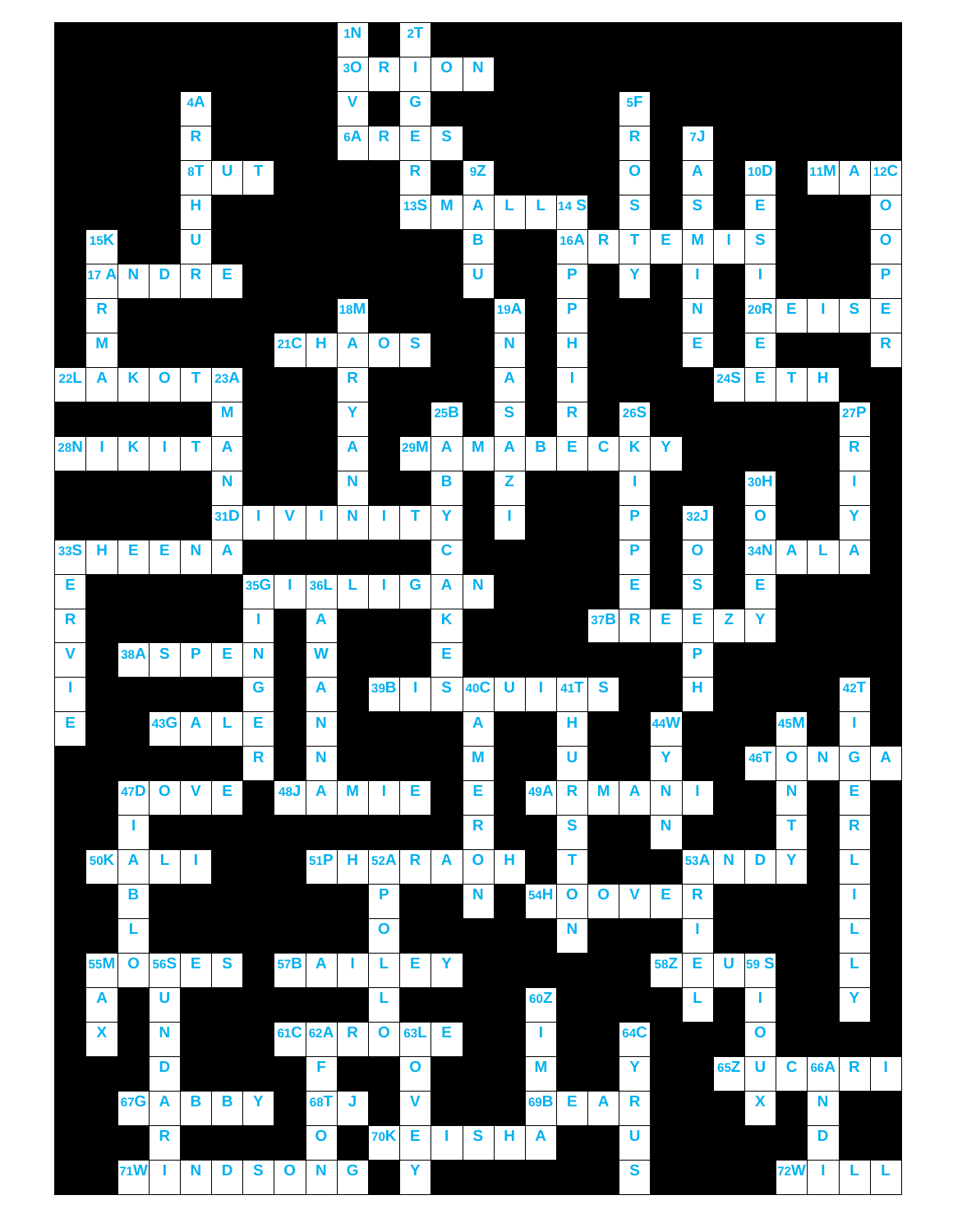## **ACROSS**

- 3. **Orion ..............**A constellation 6. **Ares................**Greek God of War 8. **Tut..................**♪ Has a condo made of stona ♪ 11. **Mac ................**BFF to Matt 13. **Smalls.............**Opposite of bigs 16. **Artemis...........**Greek Goddess of Hunting 17. **Andre..............**Missing all four canine teeth 20. **Reise...............**Chatty Catty 21. **Chaos..............**Commotion 22. **Lakota.............**Sitting Bull's tribe 24. **Seth ................**Should have been in the band Styx 28. **Nikita..............**Sound the trumpets! 29. **MamaBecky ....**Favorite bringer of meds and treats (2 words) 31. **Divinity ...........**Classic candy made with sugar, corn syrup and egg whites 33. **Sheena............**Sang the James Bond theme "For Your Eyes Only" 34. **Nala ................**Hissy serval who broke her leg chasing a squirrel or bird 35. **Gilligan............**First Mate 37. **Breezy.............**Kitten Cabana Security; reported the cat burglar 38. **Aspen..............**Where John Denver lived 39. **Biscuits ...........**Hold the gravy 43. **Gale ................**The Sockmeister 46. **Tonga..............**One of only two white servals in the world 47. **Dove ...............**Little White \_\_\_\_\_ 48. **Jamie ..............**Speaks fluent bobcat 49. **Armani............**Giorgio
- 50. **Kali .................**Afton saved an Ibis from this tiger in October
- 51. **Pharaoh ..........**Egyptian ruler
- 53. **Andy ...............**Resident Master Gardener
- 54. **Hoover............**The Ultimate Playboy
- 55. **Moses.............**Mate to 58 across
- 57. **Bailey..............**Irish Creme
- 58. **Zeus................**Yo-ho-ho
- 61. **Carole .............**♪ If you're going to San Francisco, be sure to wear some flowers in your hair ♪
- 65. **Zucari..............**Youngest serval at the sanctuary
- 67. **Gabby .............**2017 Thank You tiger
- 68. **TJ....................**The Water Tiger
- 69. **Bear................**Running \_\_\_\_
- 70. **Keisha.............**A roly-poly girl in the Vacation Rotation
- 71. **Windsong........**Memorial Hospital
- 72. **Will.................**Bobcat with neurological issues